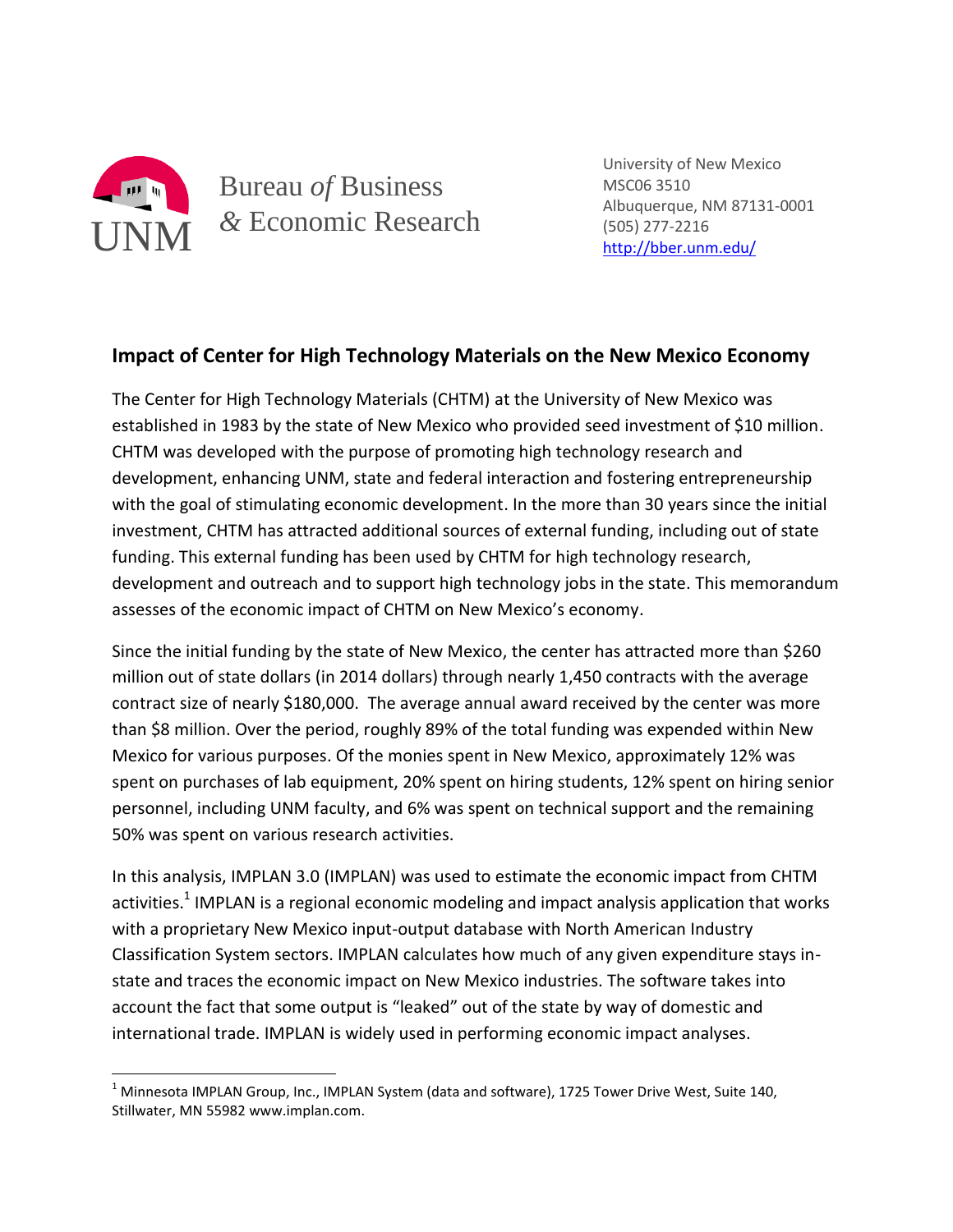The externally funded and locally spent dollars have created sizable impact on the New Mexico economy. The annual average economic impacts in terms of employment, labor income and economic output are presented in Table 1. In particular, the external funds spent by CHTM created 131 jobs (including indirect and induced jobs)<sup>2</sup>, \$6.5 million in labor income and \$11.7 million economic output annually. That means CHTM directly and indirectly supports 131 jobs in New Mexico on an ongoing basis. Because much of the funding comes from out of state dollars, most of these jobs would not exist absent CHTM because CHTM operates as a conduit for attracting external funding and in-state spending.

| dollars)        |            |              |              |
|-----------------|------------|--------------|--------------|
| Impact Type     | Employment | Labor Income | Output       |
| <b>Direct</b>   | 88         | \$4,389,955  | \$6,658,017  |
| <b>Indirect</b> | 15         | \$611,425    | \$1,645,324  |
| <b>Induced</b>  | 28         | \$1,104,931  | \$3,353,897  |
| Total           | 131        | \$6,504,276  | \$11,657,237 |
|                 |            |              |              |

**Table 1. Average Annual Economic Impact of CHTM on the State of New Mexico (in 2014 dollars)**

Source: CHTM, UNM Bureau of Business and Economic Research, and IMPLAN.

 $\overline{\phantom{a}}$ 

Since 1983, the cumulative total impact in 2014 dollars was more than \$372 million economic output and \$208 million labor income. In addition, compared to the initial state investment of \$10 million (or \$24 million in 2014 dollars), CHTM has attracted more than \$250 million out of state dollars, or greater than ten times the initial state investment, to New Mexico.

In addition, BBER conservatively estimated state and local government gross receipts and income tax revenues stemming from CHTM operations. In 2014 dollars, the gross receipt tax collected was approximately \$204,000 annually and \$208,000 in personal income tax revenue was estimated to have been collected per year by the state.<sup>3</sup> Cumulatively, since 1983 more than \$12 million in tax revenue (gross receipt tax and personal income tax) have been paid to state and local governments in New Mexico.

The estimations offered above include only primary impacts – the direct, indirect and induced impacts to New Mexico of out-of-state funding to CHTM. There are important secondary impacts not included in these estimates generally associated with educational, research and

 $^{2}$  BBER assumed that the average cost of a student is roughly \$40,000 per year including benefits and administration and that total employee compensation for senior personnel was \$80,000 per year.

 $^3$  Gross receipts and excise tax receipt estimate is based on a study by the Institute on Taxation and Economic Policy: *Who Pays, A Distributional Analysis of the Tax Systems in All 50 States, 2013*. p. 88. Personal income tax revenue estimates assume 3.2% effective tax rate on wage and salary earnings. This estimate is based on NM personal income tax payments as a percent of total wage and salary earnings. Both series are available on line from the US Bureau of Economic Analysis.